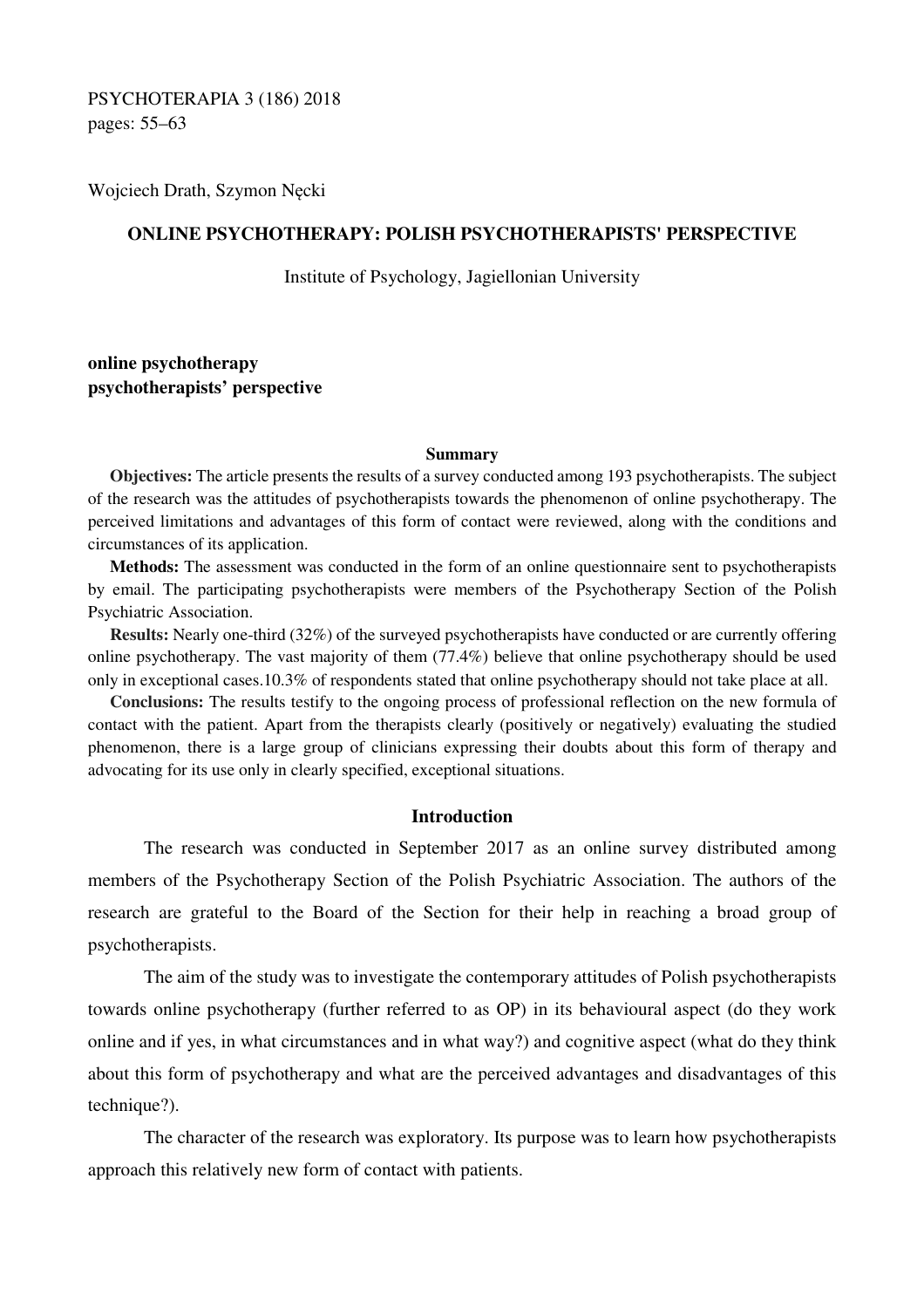## **Methodology and test sample**

The test survey comprised 15 questions. The first four questions referred to demographical data (age and sex), level of professional development and the represented psychotherapeutic paradigm. The following four questions referred to experiences in online psychotherapeutic practice. Seven questions considered advantages, disadvantages and other significant aspects of online psychotherapy perceived by the interviewees. Three of the last seven questions were open-ended questions, encouraging the interviewees to share their own opinions and reflections about the technique.

Out of 1,220 invited members of the Psychotherapy Section of the Polish Psychiatric Association, 199 persons participated in the study. Six of the 199 surveys were found to be incomplete and were excluded from further analyses.



# Chart 1. Number of participants in age groups

The participants of the study were active psychotherapists with different work experience and level of professional development. There were 89 psychotherapists in training without a certificate of psychotherapists, certified psychotherapists (70 people) and supervisors of psychotherapy (34 people). There were also differences in the age of participants, from people in their twenties up to psychotherapists in their seventies. The distribution of the participants' age is presented in Chart 1.

Nearly 77% of participants were female. Most of the participants identified with psychodynamic and integrative modalities of psychotherapy. Demographic characteristics of the group are similar to the age profile and proportions of sex in the group of Polish psychotherapists presented by Szuszek, Grzesiuk, Styła and Krawczyk [1, 2]. The members of SNP PTP usually had a higher degree of professional development than the average population of psychotherapists in Poland.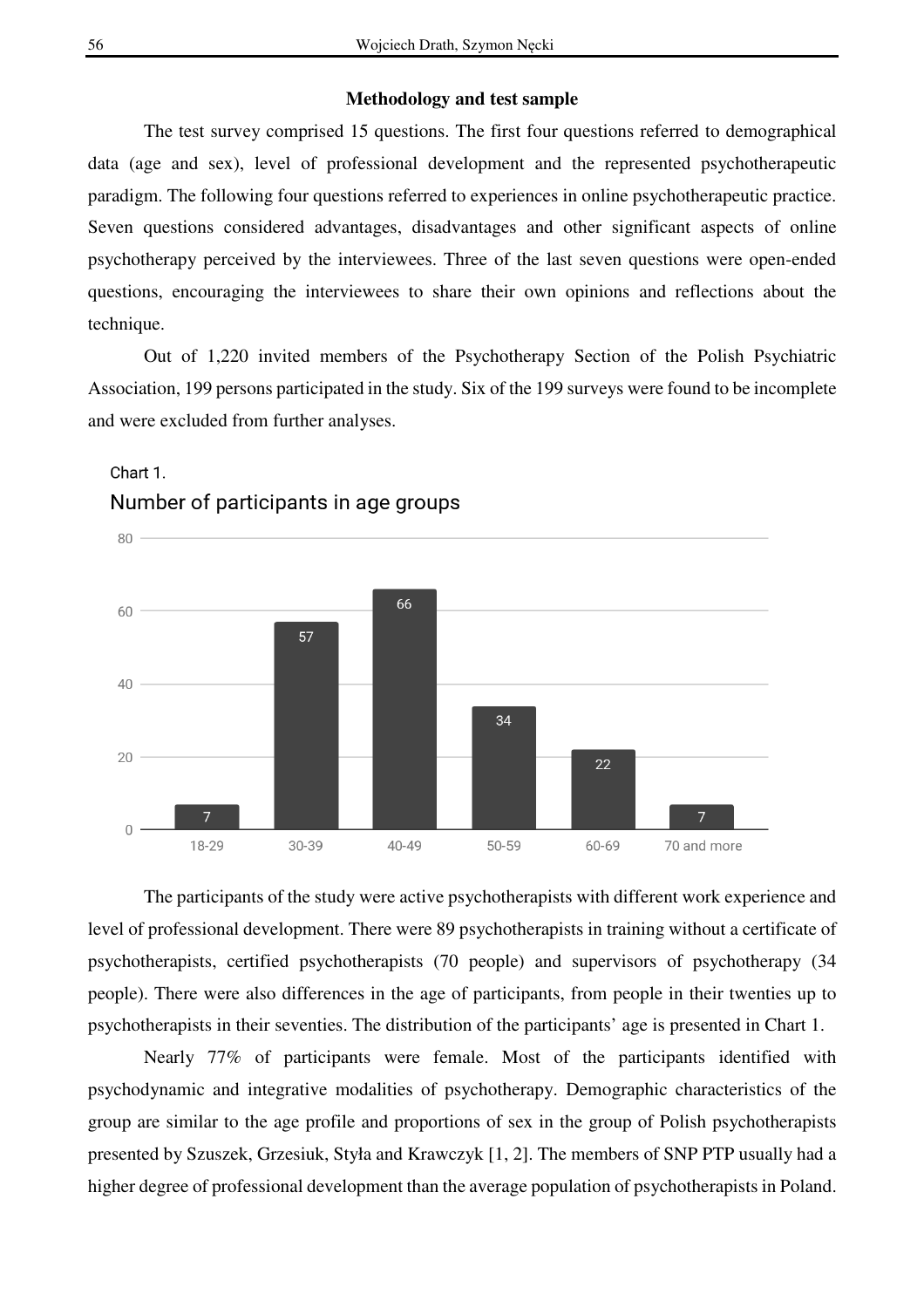### **Results**

### Opinions about online psychotherapy

The vast majority of psychotherapists participating in the study (77.4%) expressed the opinion that online psychotherapy should be applied only in exceptional circumstances. Only 7.2% of the participants thought that it should be broadly applied. The opinion that online psychotherapy should not take place at all was shared by 10.3% of the therapists. The remaining (5.1%) did not have a specific opinion on this area.

#### Chart 2.





# Willingness to work online

Only 12.2% of the therapists participating in the study were willing to use online psychotherapy as the only way of contact with the patient. The highest number of the participants (59.8%) considered online contact as a supplement to direct psychotherapy (complementary model). 24.9% of the participants would not consider online psychotherapy under any circumstances; 3.1% of the participants had no specific opinion on this area.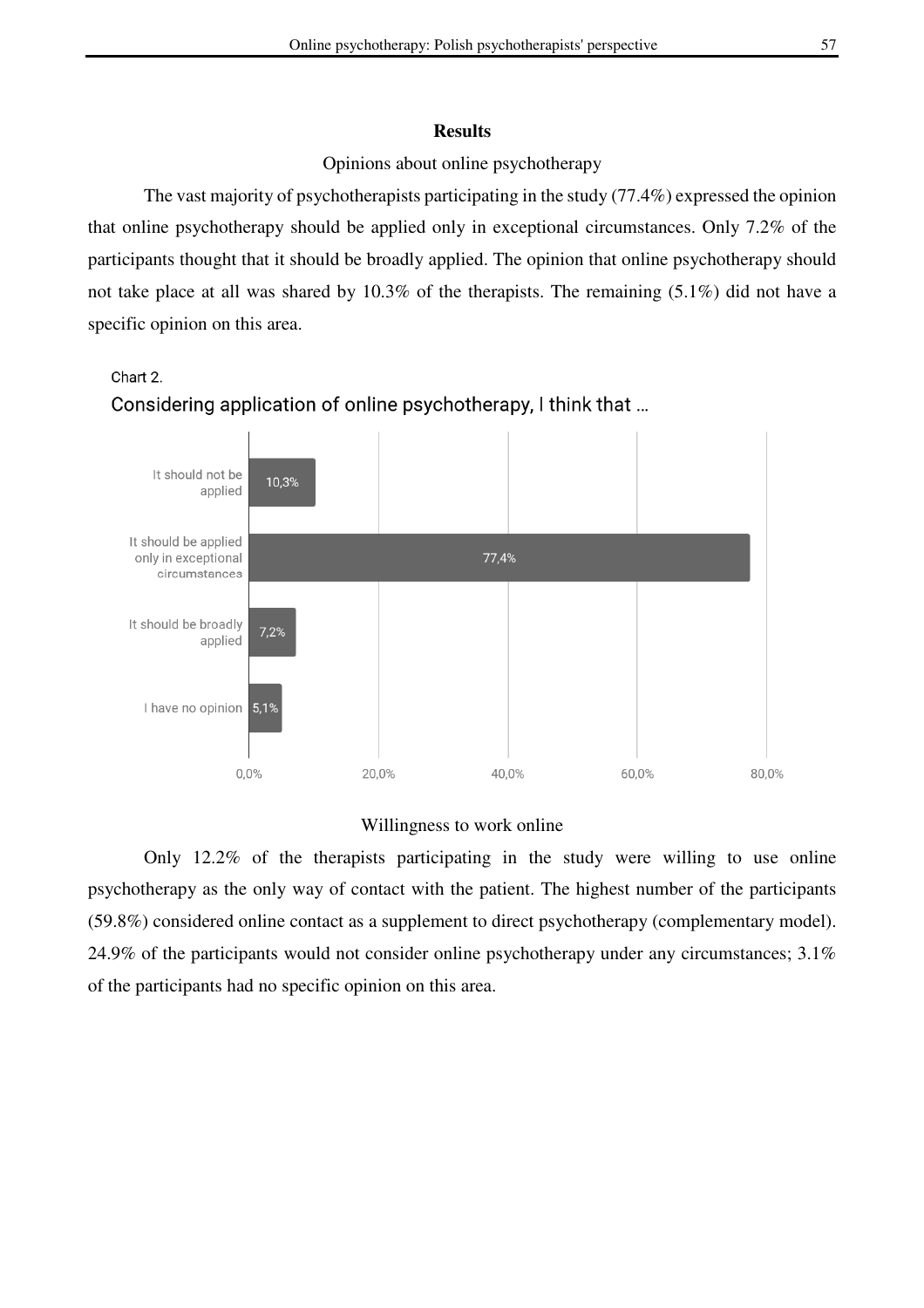

# $$ I would consider application of online psychotherapy ...

70% of the psychotherapists would consider conducting online psychotherapy in specific situations, when it would be otherwise unavailable to the patient – for instance, when they are immobilised by somatic disease.

49% of the therapists would consider the application of online psychotherapy when it would be difficult for the patient to access a consultation room because of distance.

Only 2% of the psychotherapists would consider the application of online psychotherapy if there would be no clear difficulties for the patient to access a consultation room.

Other cases when many therapists would decide to accept contact via the Internet are their patients' long-term trips abroad or one-time situations when a direct meeting is impossible.

### **Applications of online psychotherapy**

Almost one-third of the therapists participating in the study (32%) has been conducting online psychotherapy. 68% of the participants have never made such an experience.

The chi-squared test has shown no statistically relevant correlations between the age of the psychotherapist and the experience of conducting online psychotherapy ( $p = 0.1025$ ). The following table presents how frequently online psychotherapy was conducted in various age groups.

| Age                      | I have conducted/ I am conducting OP |    |
|--------------------------|--------------------------------------|----|
|                          | $\%$                                 | n  |
| $18 - 39$ (n = 64)       | 23                                   | 15 |
| $40 - 49$ (n = 66)       | 41                                   | 27 |
| 50 and more ( $n = 63$ ) | 32                                   | 20 |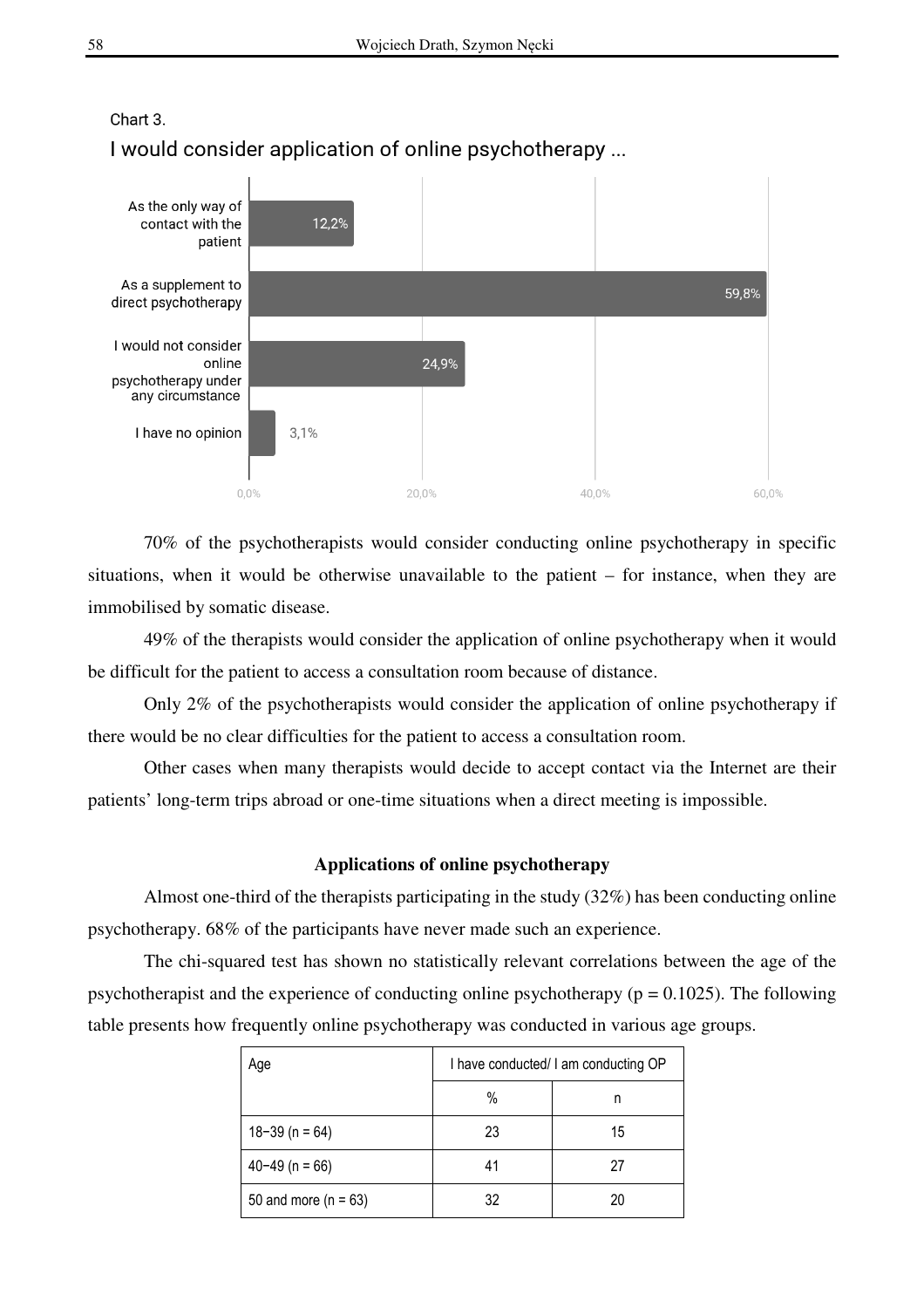The chi-squared test has shown no statistically significant correlations between professional status and the experience of conducting online psychotherapy ( $p = 0.0613$ ). The following table presents how frequently online psychotherapy was conducted in various professional status groups.

| Professional status                         | I have conducted/ I am conducting OP |    |
|---------------------------------------------|--------------------------------------|----|
|                                             | %                                    | n  |
| Therapists without certificate ( $n = 89$ ) | 24                                   | 21 |
| Therapists with certificate $(n = 70)$      | 39                                   | 27 |
| Supervisors ( $n = 34$ )                    |                                      | 14 |

Among therapists conducting online psychotherapy ( $n = 63$ ), the vast majority (92%) used videoconference as a mean of contact (simultaneous transmission of sound and vision). Almost 24% used audio-conference (no vision), whereas 9.5% conducted psychotherapy via e-mail, 4.8% used  $\text{chat}^1$ .

# Chart 4

 $\overline{a}$ 

Videoconference 92.1% Audio conference 23,8% Email 9.5% 4.8% Chat Other application  $16%$  $0.0%$ 25.0% 50.0% 75.0% 100.0%

I have conducted online psychotherapy via...

There were differences among the psychotherapists in the attitude to OP. Some of them considered it to be the only form of contact with patients, others connected it with consultation room meetings. Among the therapists who did online psychotherapy ( $n = 63$ ), only 11% conducted all sessions via the Internet. Other participants (89%) had some online sessions and some consultation room-based sessions.

<sup>&</sup>lt;sup>1</sup> Some participants used more than one channel of communication, therefore the sum exceeds 100%.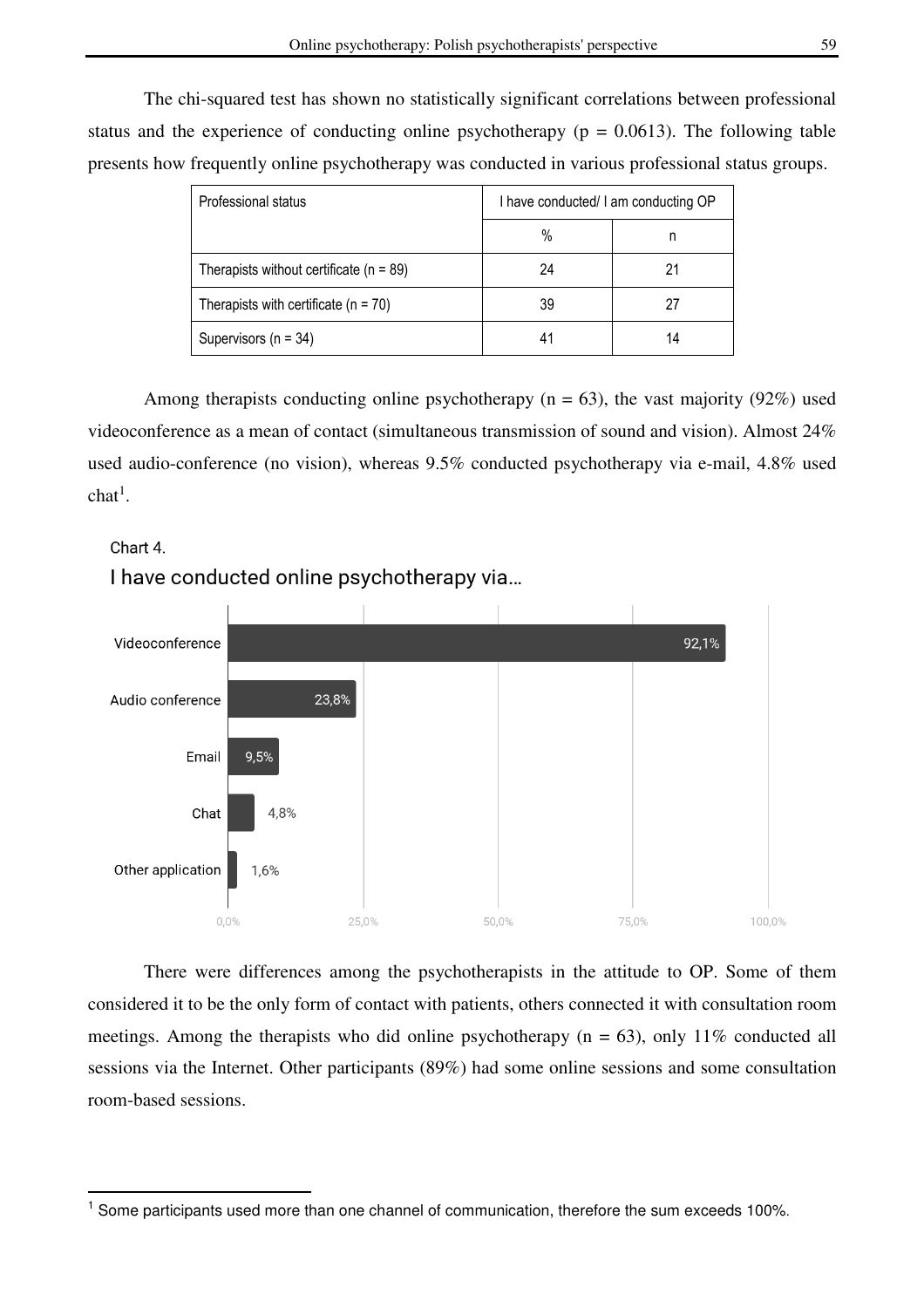

# Chart 5 I have conducted online psychotherapy in the following formula

Among psychotherapists who used to work online, 61.3% supervised their work.

## Interest in online psychotherapy

The vast majority of participants were interested in broadening their knowledge of online psychotherapy. Only 4% of participants were not interested in it. The most interesting areas were the following:

- 1. Analysis of patients' experiences from online psychotherapy 77.1% of the therapists were interested in broadening their knowledge in this area,
- 2. Analysis of therapists' experiences from conducting online psychotherapy this issue was interesting to 74.5% of the therapists,
- 3. Differences between online and traditional psychotherapy 58.3% of the therapists were interested in broadening their knowledge in this area.

## **Discussion**

A careful reader could observe that the key concept of "online psychotherapy" has not been defined in the study. This was a conscious decision of the authors, as we were interested in the concept, for which definition and borderlines are socially constructed. We wanted to examine attitudes towards the concept defined by the participants of the study themselves as "online psychotherapy". The subject of the study was therefore not a standardised procedure meeting some objective criteria of online psychotherapy. Simply speaking, we adopted the idea that online psychotherapy is exactly what psychotherapists consider to be online psychotherapy.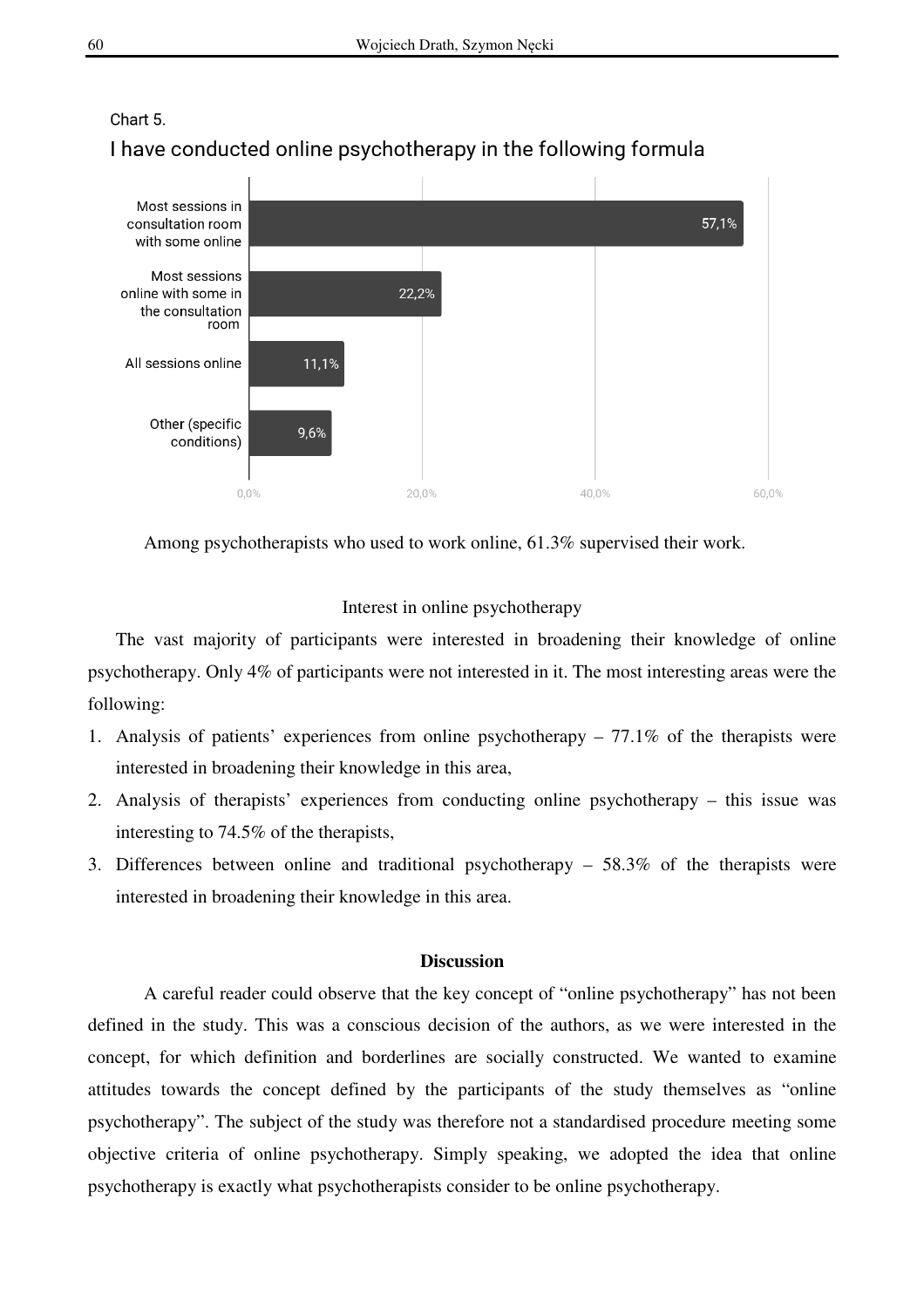On the one hand, we could cover a broad range of activities which are embedded in the term "online psychotherapy". On the other hand, we do not know whether our conclusions refer to one or more phenomena encompassed by the common concept of "online psychotherapy". Without defining the concept of "online psychotherapy", we rejected questions about the core issues and limitations of this phenomenon, e.g. "Is it enough to have a few sessions to call it online psychotherapy?"; "Can we talk about online psychotherapy at all?". We consider these questions to be important and worth further examination, despite the fact that they were not issued in this study.

Regarding the results, one needs to remember that participants of the study were volunteers. Brzeziński [3] writes that people volunteering to participate in a study tend to present unconventional patterns of behaviour. This may be important, as the issue of this study was an unconventional form of psychotherapy. We presume that therapists with more polarised views (for or against) on online psychotherapy may have been more willing to participate in the study, whereas the group of less interested therapists may be underrepresented. The composition of the test sample might have been affected by the distribution of the questionnaire by email, as it promoted therapists who are more willing to use the Internet. Moreover, questionnaires were sent to members of the Psychotherapy Section of the Polish Psychiatric Association, whose experience in psychotherapy is greater than average. Despite these limitations, the following interesting observations can be made.

Only 10% of the therapists participating in the survey oppose online psychotherapy. Yet an even smaller number (6%) strongly recommends its broad application. On the base of these data, we can make the conclusion that both total removal and total assimilation of OP are not preferred by most psychotherapists. There seems to be an informal consensus about the role of online contact in psychotherapy. OP is treated as an extraordinary mean applied in specific circumstances. Almost 80% of psychotherapists supported such an attitude. This result shows that the dilemma "should online psychotherapy be applied?" is losing its significance, and the questions "when and how can it be used?" is becoming more important.

The issue of interlocking consultation room meetings with online meetings in one therapeutic process seems to be gaining importance. Only 12% of therapists working online conduct psychotherapy seeing their patients only online. The most popular model is a complementary one, where online meetings are mixed with sessions in a consultation room. Psychotherapists often referred to situations when psychotherapy began in a consultation room and was continued online after the patients moved to a different city or country. According to the Central Statistical Office in Poland, by the end of 2016, over 2.5 million Polish citizens were temporarily living abroad [4]. Both the European and global trend of increasing mobility may cause more and more therapists to be faced with the dilemma of choosing an appropriate form of psychotherapy.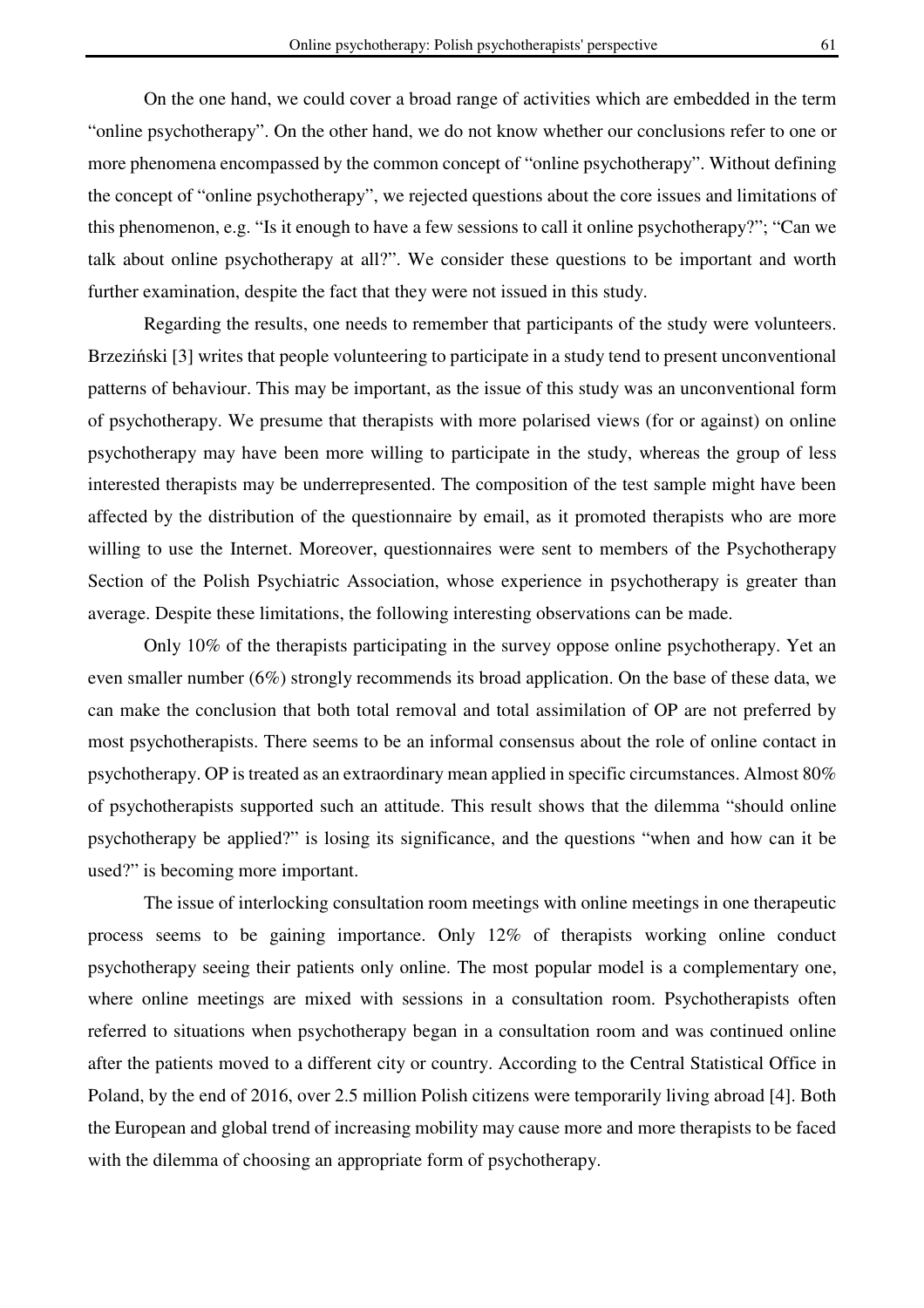An interesting stance towards online psychotherapy has been officially presented by the Polish Association of Psychodynamic Psychotherapy, who has banned online psychotherapy in their code of ethics, stating that direct contact is a fundamental characteristic of psychodynamic psychotherapy:

"The psychodynamic psychotherapy framework is founded on the rule that the psychotherapeutic process may take place only in direct contact between therapist and patient. This excludes any electronic form of communication" [5]. This official and unequivocal statement may paradoxically inspire discussion and allow psychotherapists to formulate basic questions related to the development of online communication: what are the fundamental characteristics of psychotherapy? what is the essence of contact with a patient and what makes it direct or indirect? (Is this a dichotomy or a continuum?) It is possible that online psychotherapy does not make communication with the patient indirect, but adds another layer of indirectness, making the general lack of directness more visible? Contact with the patient is always established by means of language, words, gestures, intonation, and cultural forms. If we consider the whole range of means applied to reach towards another person, we could treat online communication as a contemporary tool supplementing our language with forms that allow us to meet a person who is physically distanced from us. On the other hand, distance itself is an important multidimensional, relational message, showing possibilities, limitations, and reasons for distance or proximity. Online contact may be, therefore, considered not as an "informational noise" that makes communication more difficult, but as an important message that needs reflection in psychotherapy.

Data collected in the study show that online psychotherapy is not only the domain of young psychotherapists with little experience but OP also often seems to be applied by older therapists with more experience. In order to make a more detailed analysis of correlations between professional status, age and application of OP, a more detailed and focused study is necessary. The fact that onethird of the psychotherapists participating in the research have made the experience of online psychotherapy, shows that this phenomenon is not marginal and needs to be broadly discussed among therapists. Not enough seems to be said in this area, it is neglected in training programmes, which leaves therapists to make their own judgement and use trial and error method in the application of OP.

Only 61% of psychotherapists supervise online psychotherapy. This is alarming, considering the fact that over 95% of psychotherapists in Poland supervise their work [2]. Online psychotherapy evokes strong emotions and polarisation of opinions. This may encourage therapists to hide their online activity in order to avoid assessment by their colleagues. Avoidance of supervision in OP increases the risk of standards' violation in this new and difficult area of psychotherapeutic practice.

The most popular tool of contacting patients are video conference applications that enable real-time transmission of sound and vision. 92% of psychotherapists working online use these tools.